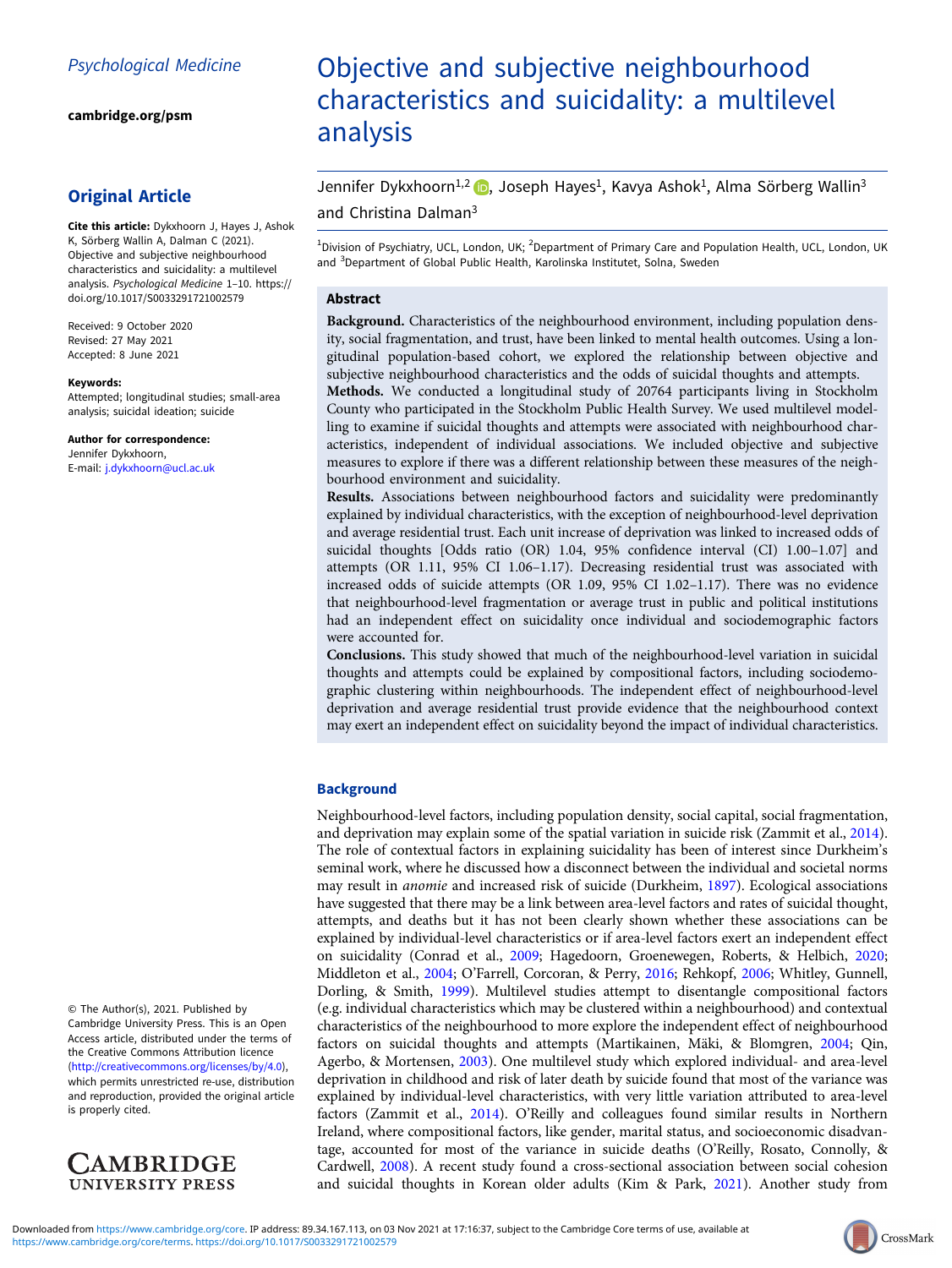Seoul found that 2.7% of the variation in rates of suicidal thoughts could be attributed to contextual factors, such as area-level organisational participation (Han & Lee, [2013\)](#page-8-0). To date, few studies has used a longitudinal multilevel approach to examine if these results extend to other suicidal outcomes, including suicidal thoughts and attempts.

An additional challenge is that there are many ways to measure neighbourhood characteristics, including objective measures, such as neighbourhood deprivation, fragmentation, and physical infrastructure; and subjective factors, such as how residents feel about their neighbourhood, if they trust their neighbours, or if they feel connected to the local area. Much of the existing literature has focused on the relationship between suicidality and objectively measured neighbourhood characteristics like deprivation (Dupéré, Leventhal, & Lacourse, [2009](#page-8-0); Rehkopf, [2006\)](#page-9-0) and social fragmentation (Middleton, Gunnell, Frankel, Whitley, & Dorling, [2003\)](#page-8-0). Less research has been conducted on the possible impact of subjectively reported neighbourhood characteristics on suicidal thoughts and attempts (Allen & Goldman-Mellor, [2018\)](#page-8-0). Previous research on adolescents in California found that subjective perceptions of neighbourhood safety and social cohesion were associated with suicidality, but objective measures of neighbourhood quality were unrelated to adolescent suicidal outcomes (Allen & Goldman-Mellor, [2018\)](#page-8-0). At the individual level, subjectively reported levels of trust in neighbours, institutions, and government have been linked to mental health outcomes (Lindstrom & Mohseni, [2009](#page-8-0)). There is some evidence that aggregated level of trust is linked to health outcomes (Engström, Mattsson, Järleborg, & Hallqvist, [2008](#page-8-0)).

To date, most studies have included a limited number of objective or subjective neighbourhood characteristics, often focusing on a single aspect of the neighbourhood environment. This has not allowed the comparison of the relative importance of subjective or objective neighbourhood characteristics.

# Aims of the study

The current study aims to further the existing literature by examining the association between multiple objective and subjective neighbourhood characteristics, and subsequent suicidal thoughts and attempts. We included objectively measured neighbourhood deprivation and fragmentation. We also explored two subjectively rated trust measures: average trust in those living in the neighbourhood and average trust in public and political institutions, as these measures may capture distinct differences; the former estimates the trust, reciprocity, and bonds between neighbours, while the later estimates the confidence in official structures and institutions.

We expected that objective and subjective factors consistent with lower neighbourhood quality and cohesion, including low levels of trust, high levels of deprivation, and high fragmentation, would be linked to increased odds of both suicidal thoughts and suicide attempts. As there was little prior evidence to indicate if objective or subjective factors were more strongly linked to suicidality, we did not develop an a priori hypothesis regarding the relative magnitude of effect between these ways of estimating neighbourhood characteristics.

#### Methods

# Study design and population

The study population included adults (age 18–64 at baseline) or older who participated in the Stockholm Public Health Cohort (SPHC) in 2002 and who participated in at least one follow-up survey in 2006, 2010, and or 2014. We excluded individuals who did not have record of their neighbourhood at baseline, did not answer questions on trust in 2002, or did not respond to the suicide questionnaire in at least one of the follow-up waves of SPHC. This study was covered under the ethical permissions from the Regional Ethical Review Committee in Stockholm (Dnr 2010/1185-31/5).

# **Outcomes**

Our primary outcomes were suicidal thoughts and attempts, assessed using a self-report questionnaire administered in 2002 (baseline), 2006, 2010, and 2014. Participants were asked [translated] 'Have you ever been in the situation that you seriously considered taking your own life, maybe even planned how you would do it?' and 'Have you ever made an attempt to take your life?' Individuals who responded 'Yes, in the last week' or 'Yes, in the last year' were coded as having suicidal thoughts or suicide attempts during follow-up in order to ensure the suicidal thought and suicide attempts occurred after the baseline measure. Those who reported suicidal thoughts or attempts at baseline were excluded  $(n = 771)$ .

#### Individual-level variables

We used variables from the SPHC questionnaire and linked registers to estimate a range of individual-level exposures. To estimate an individual's subjective view of their neighbourhood, we calculated two exposures: trust in residential area and average trust in public and political institutions. Trust in residential area was measured by the question 'You can trust most of the people living in this neighbourhood' with four possible response options from 'completely agree' to 'completely disagree.' Participants were also asked to rate their level of trust in public and political institutions, including the health care system, police, and politicians at local and national levels. Participants could rank their level of trust in each from (1) 'no trust whatsoever' to (5) 'considerable trust.' 'No opinion' was considered an equivocal response and coded as the middle response option. We summed the scores from these nine questions and rescaled them to create an 'average trust in public and political institutions' score between 1 and 45 (with higher value indicating higher levels of trust).

We used data from the Integrated Database for Health Insurance and Labour Market Studies (LISA) to calculate individual-level fragmentation and deprivation. Individual-level fragmentation was measured using relationship status, moving in the past year, and lone dwelling. Individual-level deprivation was measured using income quintile, education level, and employment status.

We had complete data on both individual-level objective measures (individual-level fragmentation and deprivation) for all those who had a valid address at cohort entry, however, we excluded individuals who did not have subjective measures at baseline  $(n = 115)$ .

# Neighbourhood-level variables

We obtained Small Area Market Statistics (SAMS) from Statistics Sweden to estimate neighbourhood exposures. SAMS use administrative boundaries to delineate socioeconomically homogenous areas containing between 1000 and 2000 individuals (Statistika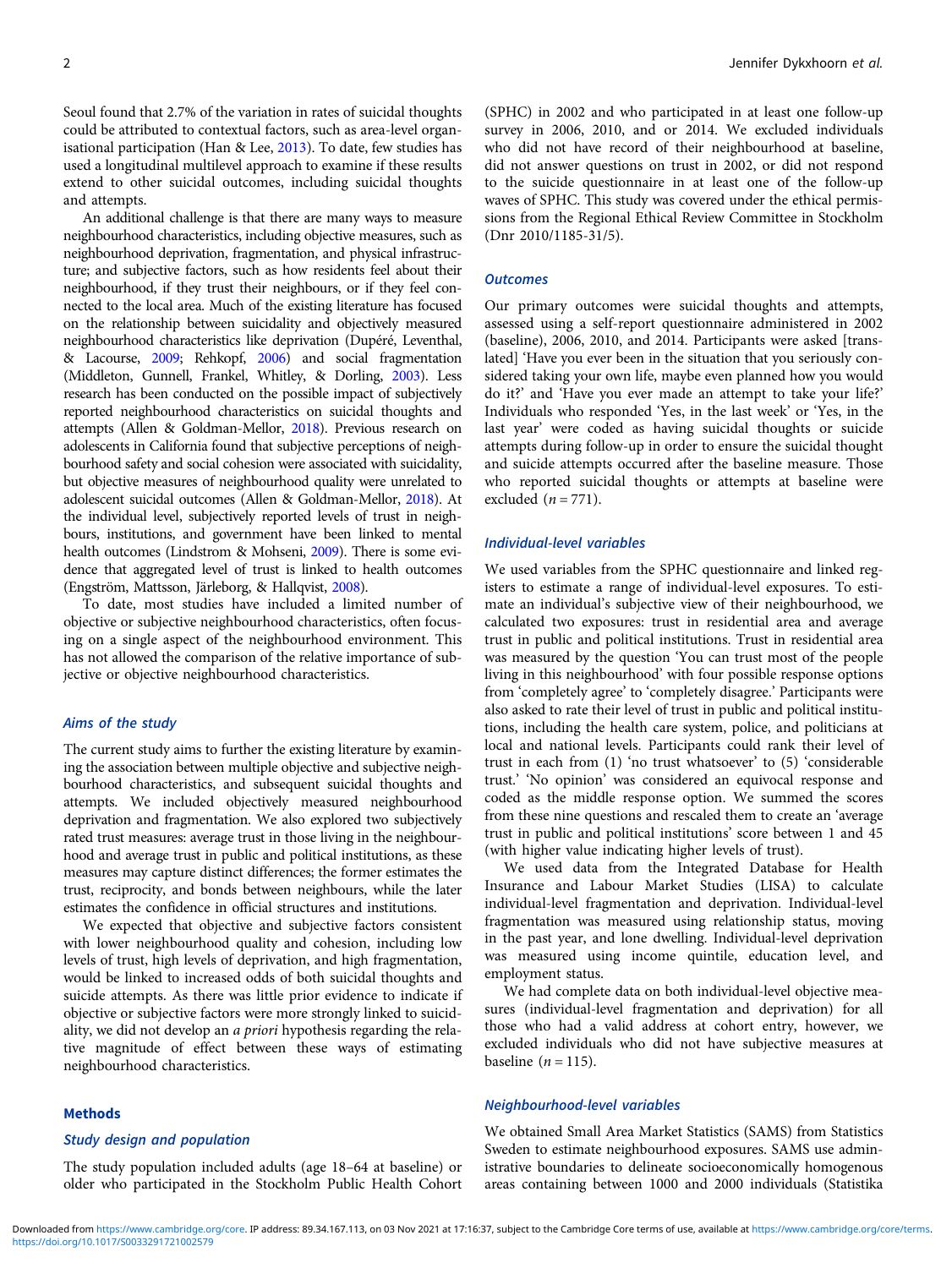Centralbån, [2016\)](#page-9-0). We merged any SAMS area with less than 50 inhabitants with the adjacent SAMS (Dykxhoorn, Lewis, Hollander, Kirkbride, & Dalman, [2020\)](#page-8-0), resulting in 889 neighbourhood areas in our cohort. Those individuals did not have a valid address at baseline and thus could not be assigned a neighbourhood were excluded  $(n = 18)$ .

For subjective neighbourhood factors, we calculated the mean scores based on individual responses from residents of each neighbourhood and calculated the average trust in the residential area and average trust in public and political institutions based on all individual responses from the neighbourhood. We then used quintiles to divide these mean scores into fifths of neighbourhood-level trust in residential area and neighbourhood-level trust in public and political institutions, from quintile 1 (very low trust) to quintile 5 (very high trust).

Objective neighbourhood characteristics were generated for each neighbourhood that contained at least one SPHC participant at baseline. These were obtained through record linkage with the LISA and the Total Population Register (RTB).

Using methods similar to previous research (Allardyce et al., [2005](#page-8-0); Congdon, [1996\)](#page-8-0) we generated a neighbourhood-level fragmentation index using three measures: neighbourhood residential mobility (proportion of people who moved in the previous year), proportion of lone dwellers, and proportion of individuals who were not married/in registered partnerships (see supplement). These indicators were z-standardised and summed to create a continuous index of fragmentation. We also used quintiles to divide neighbourhood-level fragmentation into fifths, from quintile 1 (very low fragmentation) to quintile 5 (very high fragmentation). We estimated neighbourhood-level deprivation in a similar fashion, using four measures from the LISA, including the proportion of people who were unemployed, receiving social welfare, had an income below the national median, or who had a criminal conviction. These measures were standardised and summed to create a continuous measure of neighbourhood-level deprivation. We used quintiles to divide neighbourhood-level deprivation into fifths.

# **Covariates**

We controlled for a range of confounders from the SPHC questionnaire including age, sex, relationship status, lone dwelling, employment, general health (GHQ), occupational classification. We included educational attainment and residential moves using information from the LISA; and region of birth, income, and population density from the RTB.

#### Statistical analysis

We explored missingness within the cohort to determine if complete case analysis was appropriate. We then generated descriptive statistics of the sample. Next, using multilevel logistic regression, we investigated the association between neighbourhood characteristics at baseline and suicidality during follow-up. Individuals (level 1) were nested within neighbourhoods (level 2). We fitted a random intercept at the neighbourhood level to account for this higher-level clustering. We fitted random intercept Weibull models with normally distributed random effects to allow the baseline odds to vary across neighbourhoods. The null model, without fixed effects, was fitted to quantify the variation in the baseline odds for suicidality attributable to neighbourhood random effects. We then ran unadjusted and adjusted models and reported odds ratios (OR) with 95% confidence intervals (95% CI).

# Results

#### Study sample

There were 20 764 individuals, from 889 neighbourhoods in Stockholm County [\(Table 1](#page-3-0)). The median number of participants in each neighbourhood was 44 (min: 1, max: 406 (IQR: 22–92). Individual levels of trust in the residential area was high, with 51.7% reporting 'pretty much' and 38.1% reporting 'very much' trust in the residential area. 14.6% of the sample had suicidal thoughts and 3.7% had attempted suicide during follow-up. [Table 1](#page-3-0) shows additional cohort characteristics.

We examined the full cohort and determined that the proportion of missing data was low across study variables. The highest proportion was 5.3% missing in occupational position, with all other variables having between 0.0% and 2.0% missing [\(Fig. 1](#page-4-0), online Supplementary Table S1). Due to low proportions of missingness, we used complete cases analysis.

#### Suicidal thoughts

#### Individual-level factors and suicidality

At the individual level, both objective and subjective factors were associated with increased odds of suicidal thoughts at follow-up. In the adjusted analysis, those with lower individual-level trust in the residential area had elevated odds of reporting suicidal thoughts: some trust (OR 1.20, 95% CI 1.10–1.32), low trust (OR 1.69, 95% CI 1.46–1.95), and very low trust (OR 1.62, 95% CI 1.25–2.10) compared to those with high levels of trust [\(Fig. 2](#page-5-0)). Each unit decrease in trust corresponded to a 24% increase in odds of reporting suicidal thoughts (95% CI 16– 31). A similar pattern was found for the average trust in public and political institutions, with each unit decrease in an individual's score on the average trust in public and political institutions corresponding to increased odds of suicidal thoughts (OR 1.18, 95% CI 1.15–1.22). Participants with higher individual-level disconnection and fragmentation from their local area (including recent residential moves, lone dwelling, and unmarried/divorced/widowed relationship status) had increased odds of suicidal thoughts. Compared to those with low fragmentation scores, individuals with higher scores had increased odds of suicidal thoughts: medium (OR 1.12, 95% CI 1.01–1.25), high (OR 1.26, 95% CI 1.11–1.42), or very high (OR 1.54, 95% CI 1.18–2.03). Individuals with high levels of deprivation, including low income, low educational attainment, and were unemployed had elevated odds of suicidal thoughts when compared to low individual-level deprivation: medium (OR 1.37, 95% CI 1.25–1.51), and high (OR 2.05, 95% CI  $1.62 - 2.60$ ).

#### Suicide attempts

There was some evidence for similar patterns of increasing odds of suicide attempts by individual-level factors. There was evidence for increased odds of suicide attempts with decreasing individuallevel trust in residential area (unit decrease: OR 1.20, 95% CI 1.14–1.28) and average trust in public and political institutions (unit decrease OR 1.20, 95% CI 1.14–1.28) (online Supplementary Table S3). Individual-level fragmentation and deprivation scores were also associated with suicide attempts. For each unit increase in fragmentation, the odds of suicide attempts were 1.18 (95% CI 1.07–1.31), following adjustment for covariates. Compared to the lowest level of individual deprivation, individuals experiencing medium or high deprivation had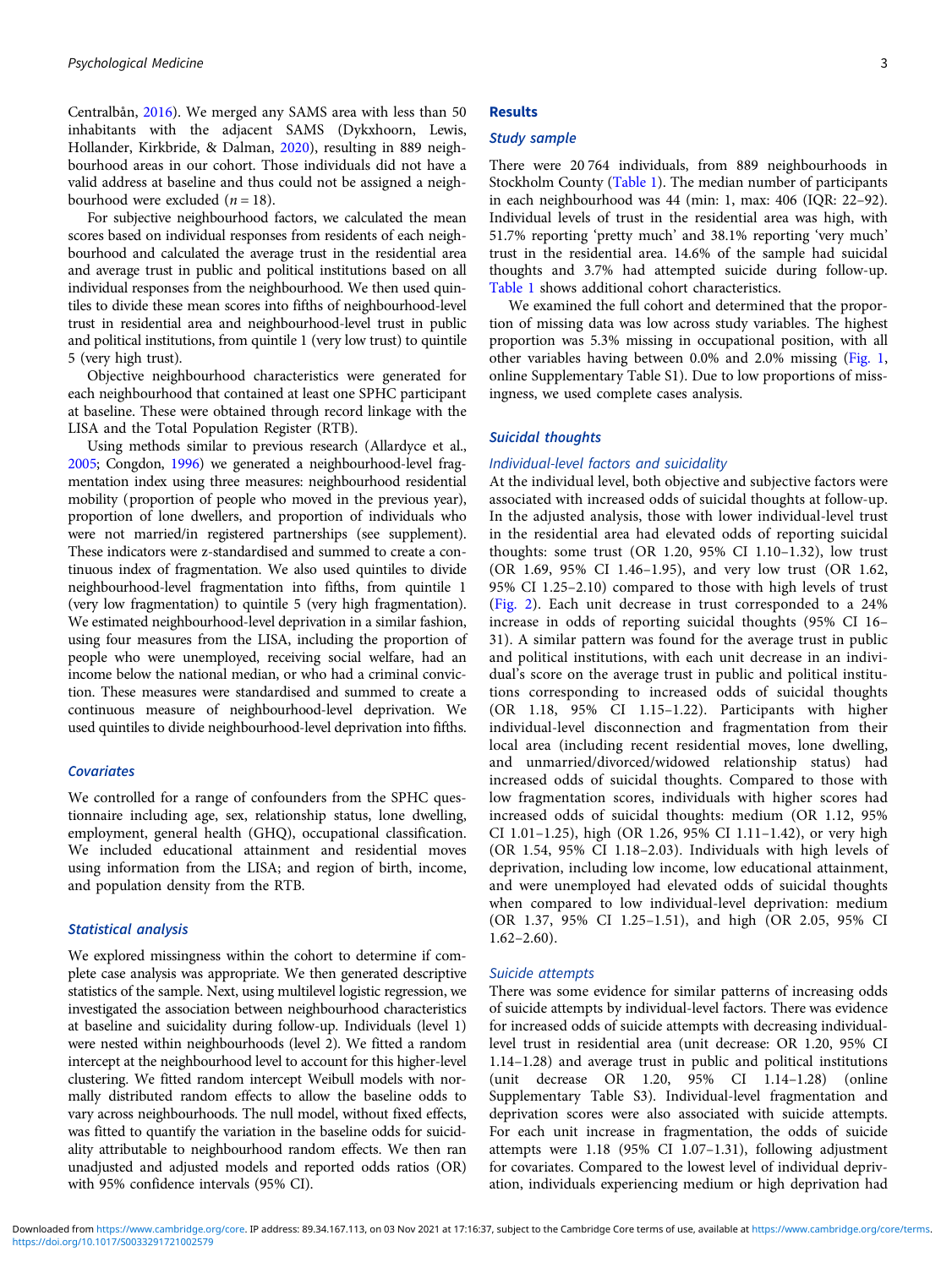<span id="page-3-0"></span>Table 1. Baseline characteristics from the Stockholm public health cohort

#### Table 1. (Continued.)

| Characteristics                                    | n(20764) | $\frac{0}{0}$ |
|----------------------------------------------------|----------|---------------|
| Suicidal thoughts                                  |          |               |
| Yes                                                | 3038     | 14.6          |
| <b>No</b>                                          | 17726    | 85.4          |
| Suicide attempt                                    |          |               |
| Yes                                                | 758      | 3.7           |
| <b>No</b>                                          | 20 006   | 96.4          |
| Sex                                                |          |               |
| Female                                             | 11540    | 55.6          |
| Male                                               | 9224     | 44.4          |
| Age at baseline                                    |          |               |
| $18 - 24$                                          | 1336     | 6.4           |
| $25 - 44$                                          | 7757     | 37.4          |
| $45 - 64$                                          | 8348     | 40.2          |
| $65 - 84$                                          | 3323     | 16.0          |
| Migrant status                                     |          |               |
| Migrant                                            | 2927     | 14.1          |
| Child of migrants                                  | 1987     | 9.6           |
| Swedish-born to Swedish parents                    | 13 905   | 67.0          |
| Swedish-born, no registered parents                | 1945     | 9.4           |
| Relationship status                                |          |               |
| Married/registered partnership                     | 10438    | 50.3          |
| Unmarried/divorced/widowed                         | 10 3 26  | 49.7          |
| Lone dwelling                                      |          |               |
| Lives with others                                  | 16842    | 81.1          |
| Lives alone                                        | 3922     | 18.9          |
| Moved in last year                                 |          |               |
| Yes                                                | 1765     | 8.5           |
| No                                                 | 18999    | 91.5          |
| Educational attainment                             |          |               |
| Compulsory education or less                       | 36       | 0.2           |
| Secondary education                                | 11934    | 57.5          |
| Post-secondary education                           | 8794     | 42.4          |
| Family income                                      |          |               |
| Quintile 1 (lowest)                                | 1985     | 9.6           |
| Quintile 2                                         | 3255     | 15.7          |
| Quintile 3                                         | 4265     | 20.5          |
| Quintile 4                                         | 4058     | 19.5          |
| Quintile 5 (highest)                               | 7201     | 34.7          |
| <b>Employment status</b>                           |          |               |
| Unemployed                                         | 863      | 4.2           |
| Employed                                           | 19 901   | 95.8          |
| Average trust in public and political institutions |          |               |
| Quintile 1 (lowest)                                | 4634     | 22.3          |
|                                                    |          | (Continued)   |

| Characteristics                                                       | n (20 764) | $\frac{0}{0}$ |  |
|-----------------------------------------------------------------------|------------|---------------|--|
| Quintile 2                                                            | 4985       | 24.0          |  |
| Quintile 3                                                            | 2958       | 14.2          |  |
| Quintile 4                                                            | 4538       | 21.9          |  |
| Quintile 5 (highest)                                                  | 3649       | 17.6          |  |
| Trust in residential area                                             |            |               |  |
| Little                                                                | 385        | 1.8           |  |
| Not very much                                                         | 1726       | 8.3           |  |
| Pretty much                                                           | 10735      | 51.7          |  |
| Very much                                                             | 7918       | 38.1          |  |
| Neighbourhood mean average trust in public and political institutions |            |               |  |
| Quintile 1 (lowest)                                                   | 4158       | 20.0          |  |
| Quintile 2                                                            | 4156       | 20.0          |  |
| Quintile 3                                                            | 4155       | 20.0          |  |
| Quintile 4                                                            | 4220       | 20.3          |  |
| Quintile 5 (highest)                                                  | 4075       | 19.6          |  |
| Neighbourhood mean trust in residential area                          |            |               |  |
| Quintile 1 (lowest)                                                   | 4181       | 20.1          |  |
| Quintile 2                                                            | 4212       | 20.3          |  |
| Quintile 3                                                            | 4048       | 19.5          |  |
| Quintile 4                                                            | 4167       | 20.1          |  |
| Quintile 5 (highest)                                                  | 4156       | 20.0          |  |
| Neighbourhood deprivation                                             |            |               |  |
| Quintile 1 (lowest)                                                   | 10 0 22    | 48.3          |  |
| Quintile 2                                                            | 4715       | 22.7          |  |
| Quintile 3                                                            | 2405       | 11.6          |  |
| Quintile 4                                                            | 1253       | 6.0           |  |
| Quintile 5 (highest)                                                  | 2369       | 11.4          |  |
| Neighbourhood social fragmentation                                    |            |               |  |
| Quintile 1 (lowest)                                                   | 2256       | 10.9          |  |
| Quintile 2                                                            | 3126       | 15.1          |  |
| Quintile 3                                                            | 3350       | 16.1          |  |
| Quintile 4                                                            | 3970       | 19.1          |  |
| Quintile 5 (highest)                                                  | 8062       | 38.8          |  |
|                                                                       |            |               |  |

elevated odds of suicide attempts (OR 1.81, 95% CI 1.53–2.16; OR 3.11, 95% CI 2.29–4.44, respectively) [Fig. 3.](#page-6-0)

# Neighbourhood-level factors and suicidality

At the neighbourhood level, the unadjusted estimate for trust in residential area suggested a 13% increase in the odds of suicidal thoughts with each unit decrease (95% CI 10–17) (online Supplementary Table S4), but once fully adjusted for individuallevel trust and sociodemographic factors, the association was null (OR 1.01, 95% CI 0.97–1.05) [\(Fig. 4](#page-6-0)). A weaker association was found between neighbourhood mean score on average trust in public and political institutions and suicidal thoughts in the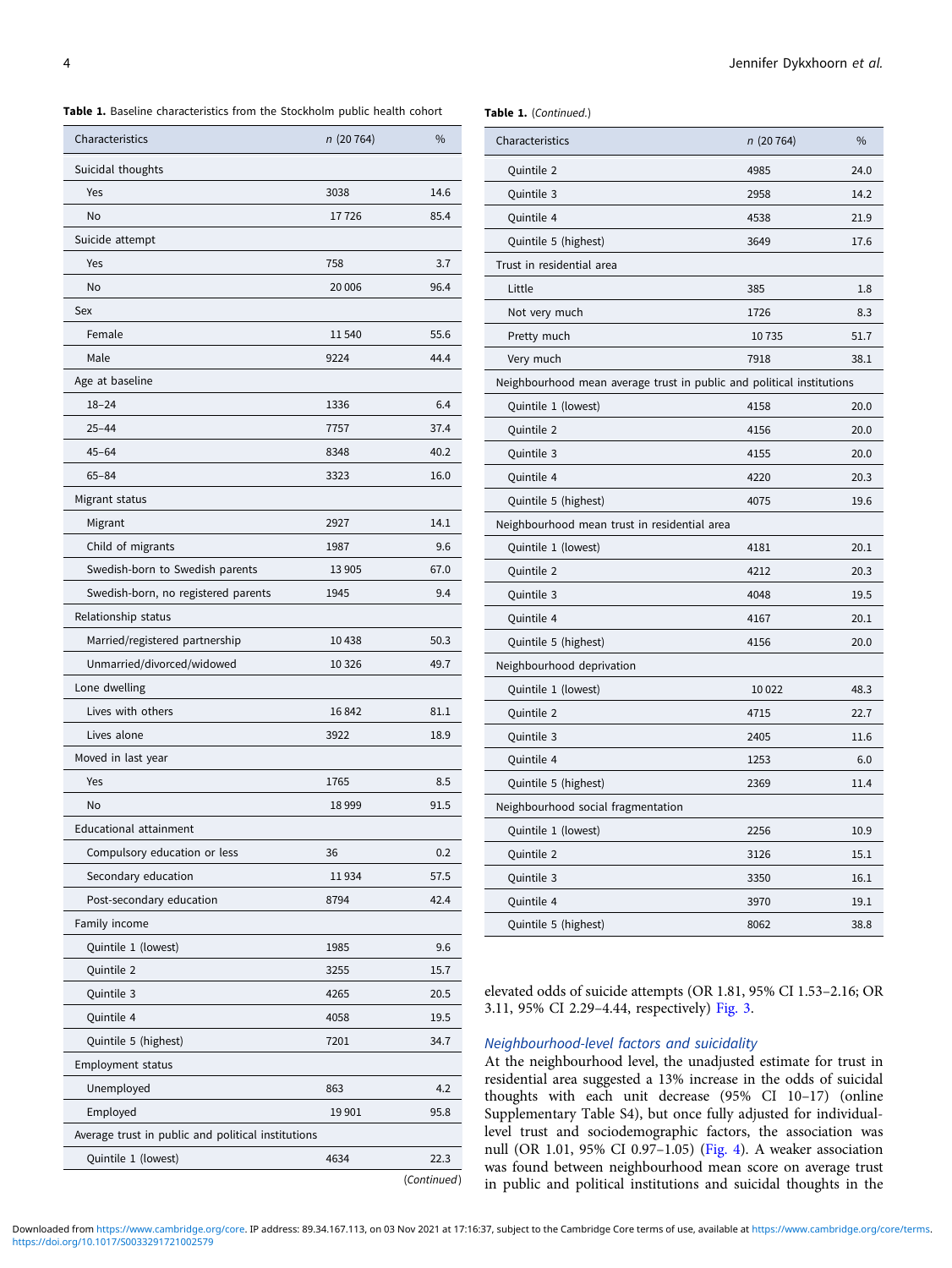<span id="page-4-0"></span>

Fig. 1. PRISMA flow chart.

unadjusted analysis (OR 1.03, 95% CI 1.00–1.06), which was also fully attenuated upon adjustment (OR 1.03, 95% CI 0.98–1.04).

In contrast, objectively measured neighbourhood deprivation was found to be associated with an association with suicidal thoughts following individual adjustment (unit increase: OR 1.06, 95% CI 1.03–1.09) and when fully adjusted for individual-level factors and sociodemographic factors (OR 1.04, 95% CI 1.00–1.07). Neighbourhood fragmentation suggested an association between higher levels of fragmentation and suicidal thoughts in the unadjusted estimate (OR 1.11, 95% CI 1.08–1.14), which persisted when adjusted for individual measures of fragmentation (OR 1.06, 95% CI 1.03–1.09), but attenuated once sociodemographic factors were taken into account (OR 1.02, 95% CI 0.98–1.06).

These patterns were broadly consistent with those for suicide attempts. Lower neighbourhood-level mean trust in residential areas corresponded to increased odds of suicide attempts, even following adjustment (unit decrease: OR 1.09, 95% CI 1.02–1.17), driven by high odds in the neighbourhoods with the lowest scores (very low trust: OR 1.44, 95% CI 1.05–1.95). The fully adjusted estimates did not show an association between neighbourhood-level average trust in public and political institutions score and suicide attempts, echoing what was found for suicidal thoughts.

Objectively measured neighbourhood-level deprivation was found to be related to increased suicide attempts following adjustment for individual-level deprivation and sociodemographic factors (OR 1.11, 95% CI 1.06–1.17). Neighbourhood-level fragmentation was associated with increased odds of suicide attempts in the unadjusted (OR 1.19, 95% CI 1.12–1.26) and in the individually adjusted estimate (OR 1.12, 95% CI 1.05–1.19), but these elevated odds were attenuated when fully adjusted (OR 1.07, 95% CI 0.99– 1.16) (online Supplementary Table S5) [Fig. 5](#page-7-0).

# Discussion

# Principal findings

At the individual level, both objective (high deprivation and fragmentation) and subjective (low trust in residential area and trust in public and political institutions) were associated with increased odds of suicidal thoughts and attempts.

At the neighbourhood level, higher levels of deprivation were associated with increased odds of suicidal thoughts and attempts. Decreasing average trust in residential area was associated with increased odds of suicide attempts, although this was not found for suicidal thoughts. Neighbourhood-level fragmentation and average trust in public and political institutions were not associated with increased odds of suicidality once individual characteristics were considered.

# Limitations and strengths

There are several limitations that must be noted, including cohort response rates and limited information for calculating social fragmentation. Among those selected for the survey, the response rates in 2002, 2006, and 2010 were 62, 61, and 56%, respectively (Svensson et al., [2013](#page-9-0)). This study may have been impacted by selection bias, as the response rate was lower among men, migrant populations, and those with lower levels of income and education (Svensson et al., [2013](#page-9-0)). It is plausible that the response rate may have been lower for those experiencing suicidal thoughts and attempts as well as those living in more deprived areas. There may also be differential losses to follow-up over the cohort period, as those experiencing mental health problems or socioeconomic difficulties may be more likely to drop out from subsequent waves of the survey.

Although we had access to detailed information on individuals and neighbourhoods in the population registers and cohort data, we were limited to what was available in these sources, which restricted the construction of our social fragmentation indicator. In previous literature, the Congdon anomie score has been frequently used to estimate social fragmentation. This score includes four aspects: (1) % of persons who have moved in the last year, (2) % unmarried persons, (3) % single person households, and (4) % of persons in private rented accommodations (Congdon, [1996](#page-8-0)). We did not have access to information about housing tenure, so we only included three measures in our social fragmentation score. This deviation from the Congdon score may mean that these results are not directly comparable to other studies of social fragmentation.

A key strength of this analysis was the rich data available in the Stockholm Public Health Cohort and linked Swedish registers. We were able to combine self-report responses from the cohort study with register information to generate detailed estimates of exposures, outcomes, and confounders. Further, we were able to calculate area-level exposures on small, demographically homogenous areas (SAMS), which reduced the risk of exposure misclassification. Previous research on the appropriate scale for area-based analysis must balance size and power, as smaller areas tend to be more homogeneous but often lack the power to detect an effect. This has been demonstrated in a previous study, which found that the association between suicide rates and area deprivation disappeared when moving from smaller areas (wards) to larger areas (local authorities) (Rezaeian, Dunn, St. Leger, & Appleby, [2006](#page-9-0)). We measured exposures at both the individual and neighbourhood levels and used a multilevel design to clarify the relative importance of the factors at each level. This allowed us to isolate the added effect of neighbourhood characteristics, above the individual factors. We used a longitudinal design to reduce the risk of differential recall, as those experiencing suicidal thoughts or attempts may have a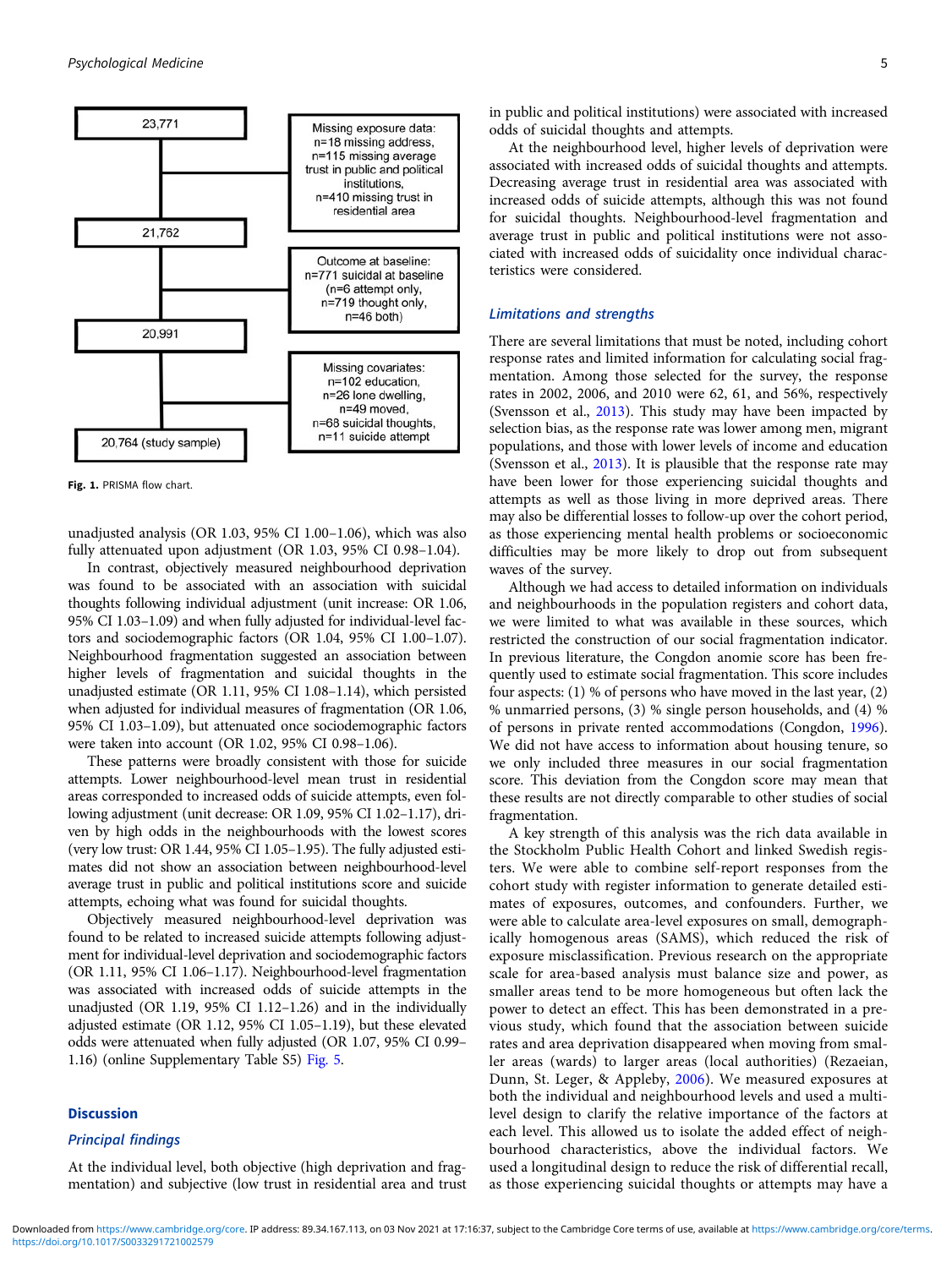<span id="page-5-0"></span>

a Adjusted for sex, age, migrant status, relationship status, lone dwelling, residential moves, population density

Fig. 2. Individual-level factors and suicidal thoughts<sup>a a</sup>Adjusted for sex, age, migrant status, relationship status, lone dwelling, residential moves, population density

tendency to report lower levels of neighbourhood trust (Engström et al., [2008\)](#page-8-0).

# Comparisons with previous literature

The findings at the individual level were consistent with previous research which has shown an association between suicidal thoughts or attempts and individual sociodemographic characteristics, including income (Wetherall, Daly, Robb, Wood, & O'Connor, [2015](#page-9-0)), employment (Gunnell, Harbord, Singleton, Jenkins, & Lewis, [2004](#page-8-0)), education, relationship status (Gunnell et al., [2004\)](#page-8-0), lone dwelling (Gisle & Van Oyen, [2013](#page-8-0)), and residential moves (Forman-Hoffman, Glasheen, & Ridenour, [2018\)](#page-8-0). There has been less research on the association of neighbourhood-level factors on suicidality. Like our study, previous research has shown different associations between deprivation and fragmentation on suicidality. Importantly, much of the existing literature uses ecological designs to explore the relationship between suicide mortality and neighbourhood characteristics, which may exhibit different patterns of association to suicidal thoughts and attempts. Previous studies have showed a relationship between neighbourhood deprivation and suicidal thoughts and attempts (Cairns, Graham, & Bambra, [2017](#page-8-0); O'Farrell et al., [2016\)](#page-8-0). One study using national mortality statistics found that

suicide deaths were predicted by neighbourhood deprivation, but that fragmentation was only associated with suicide risk in specified population sub-groups (O'Farrell et al., [2016](#page-8-0)). This contrasts with earlier research which found at an ecological level that suicide was more strongly associated with fragmentation than deprivation (Whitley et al., [1999\)](#page-9-0). To our knowledge, association between neighbourhood-level trust and suicidal outcomes have not been explored in previous research.

When comparing objective (deprivation and fragmentation) with subjective (residential trust and trust in public and political institutions) at the neighbourhood-level, we found differing patterns of association with suicidal thoughts and attempts. One objective measure, neighbourhood-level deprivation, was linked to both suicidal thoughts and attempts, but the other objective measure, neighbourhood-level fragmentation, was not associated with suicidality. Similarly, one subjective measure, neighbourhoodlevel residential trust, was found to be associated with suicide attempts, but the other subjective measure (neighbourhood level trust in public and political institutions) was not associated with suicidal thoughts or attempts. This varies from a previous crosssectional study of adolescents, which found an association between perceived neighbourhood characteristics and suicidal thoughts and behaviours, but no evidence for a link between objective measures and suicidality (Allen & Goldman-Mellor,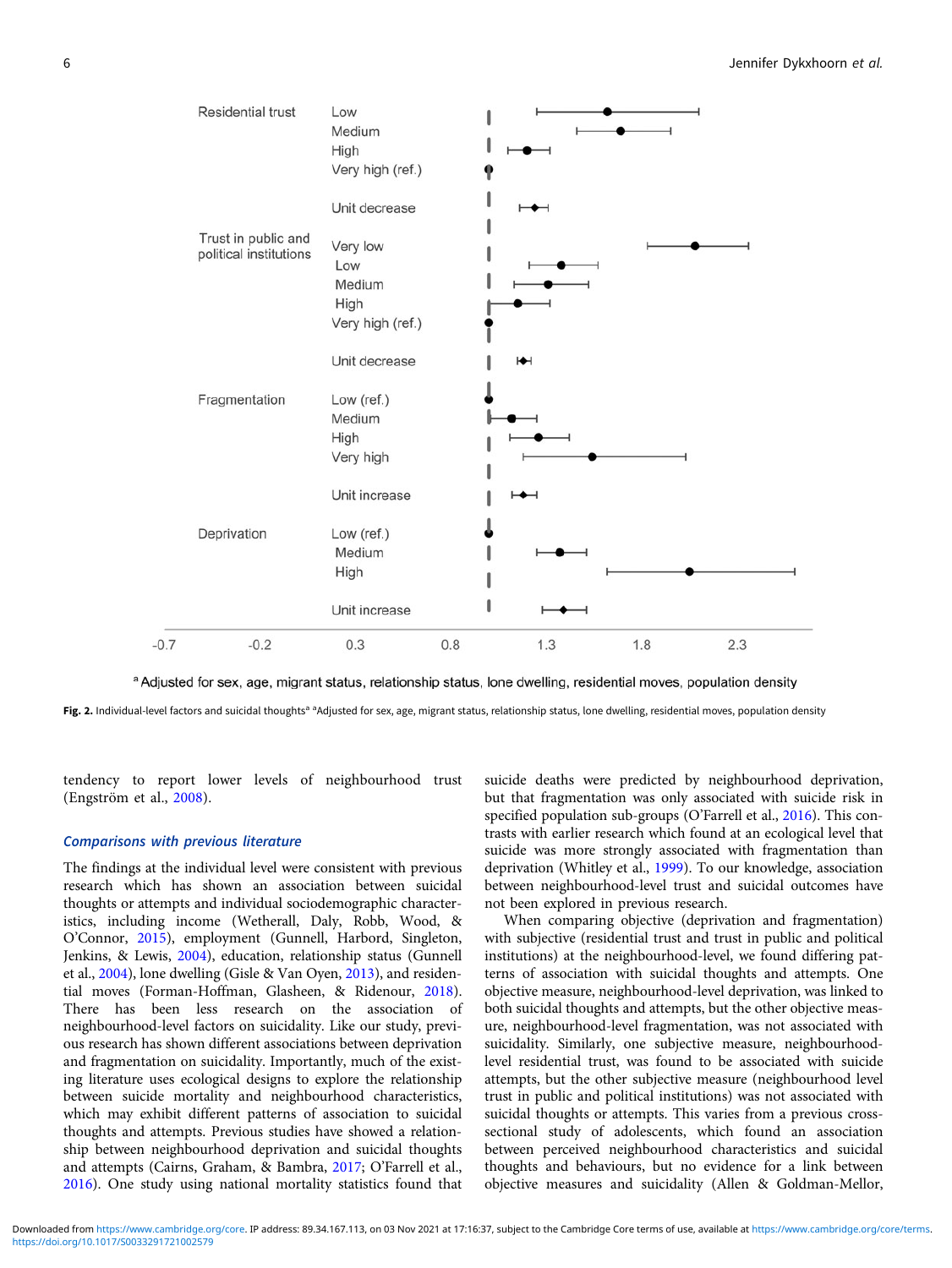## <span id="page-6-0"></span>Psychological Medicine 7

 $\,$   $\,$ 



<sup>b</sup> Adjusted for sex, age, migrant status, relationship status, lone dwelling, residential moves, population density

Fig. 3. Individual-level factors and suicide attempts<sup>b b</sup>Adjusted for sex, age, migrant status, relationship status, lone dwelling, residential moves, population density.



<sup>c</sup> Adjusted for sex, age, migrant status, relationship status, lone dwelling, residential moves, education, income, employment, population density; Q = quintile; ref = reference category

Fig. 4. Neighbourhood-level factors and suicidal thoughts<sup>c c</sup>Adjusted for sex, age, migrant status, relationship status, lone dwelling, residential moves, education, income, employment, population density; Q = quintile; ref = reference category.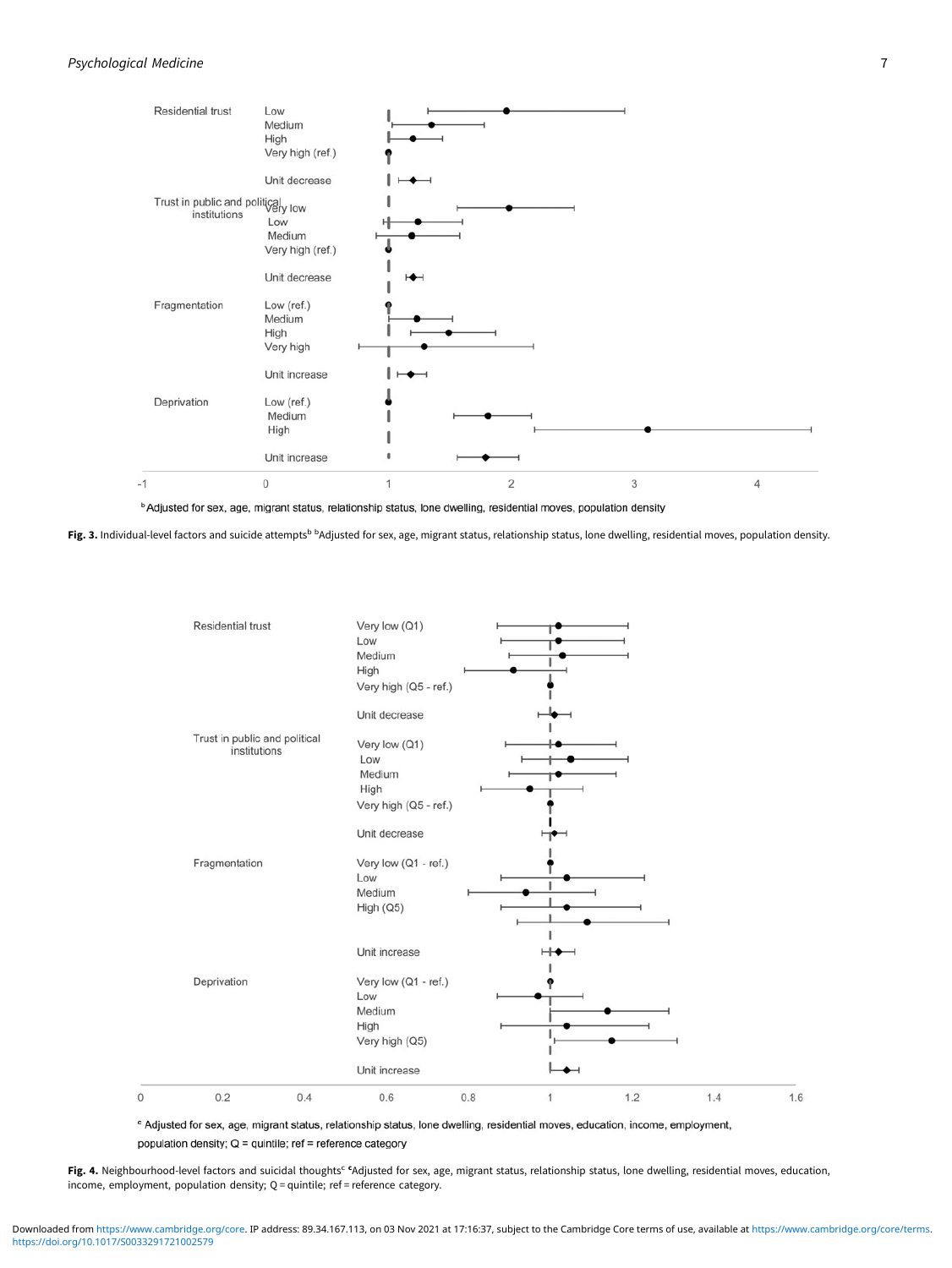<span id="page-7-0"></span>

Fig. 5. Neighbourhood-level factors and suicide attempts<sup>d d</sup>Adjusted for sex, age, migrant status, relationship status, lone dwelling, residential moves, education,

income, employment, population density; Q = quintile; ref = reference category.

[2018\)](#page-8-0). However, the relative import of objective and subjective factors remains equivocal and requires further exploration in longitudinal population cohorts.

# Meaning of findings

The unadjusted models suggested that some of the variance in odds of suicidal thoughts and attempts may be explained by neighbourhood factors, including neighbourhood-level residential trust, trust in public and political institutions, fragmentation, and deprivation. However, once individual scores and sociodemographic characteristics were considered only neighbourhood-level deprivation and residential trust remained associated with suicidality. Specifically, increasing neighbourhood-level deprivation was associated with increased odds of suicidal thoughts and attempts, while decreasing residential trust was associated with increased odds of suicide attempts.

The complete attenuation of the association with other neighbourhood characteristics, including neighbourhood-level fragmentation and trust in public and political institutions supports a composition rather than contextual explanation for the results. The multilevel design of this study has enabled us to begin to disentangle the contextual and compositional effects, and these findings suggest that observed neighbourhood variation in suicidality may be largely attributed to the compositional characteristics of the people living within the neighbourhood. Residential segregation by socioeconomic status is persistent in many cities, leading to clustering of individuals with similar socioeconomic status in neighbourhood areas (Pickett & Wilkinson, [2008](#page-8-0)). Thus, once the individual characteristics are taken into account, the additional effect of neighbourhood factors was marginal, suggesting that observed associations between most area-level factors and rates of suicidal thoughts and attempts can be attributed to the characteristics of the residents. However, it is possible that other neighbourhood characteristics, like availability of green or blue spaces, transit connectivity, or the density of alcohol outlets might have a larger contribution to rates of suicidality, which could be explored in future studies.

In contrast, the associations between neighbourhood-level deprivation and average residential trust following adjustment for individual and demographic factors, provide evidence for contextual effects, where area-level factors conferred additional risk beyond individual and compositional explanations. Neighbourhood-level deprivation was linked to both increased suicidal thoughts and attempts, while residential trust remained associated with elevated odds of suicide attempts, following adjustment for individual and demographic characteristics.

Living in neighbourhoods characterised by high levels of deprivation and distrust of neighbours may be linked to suicidal thoughts and attempts through entrapment or defeat, consistent with the arrested flight (Gilbert & Allan, [1998](#page-8-0)), cry of pain (Johnson, Gooding, & Tarrier, [2008](#page-8-0)), Schematic Appraisal Model of Suicide (Hagedoorn et al., [2020\)](#page-8-0), and the Integrated Motivational-Volitional Model of suicidal behaviour (O'Connor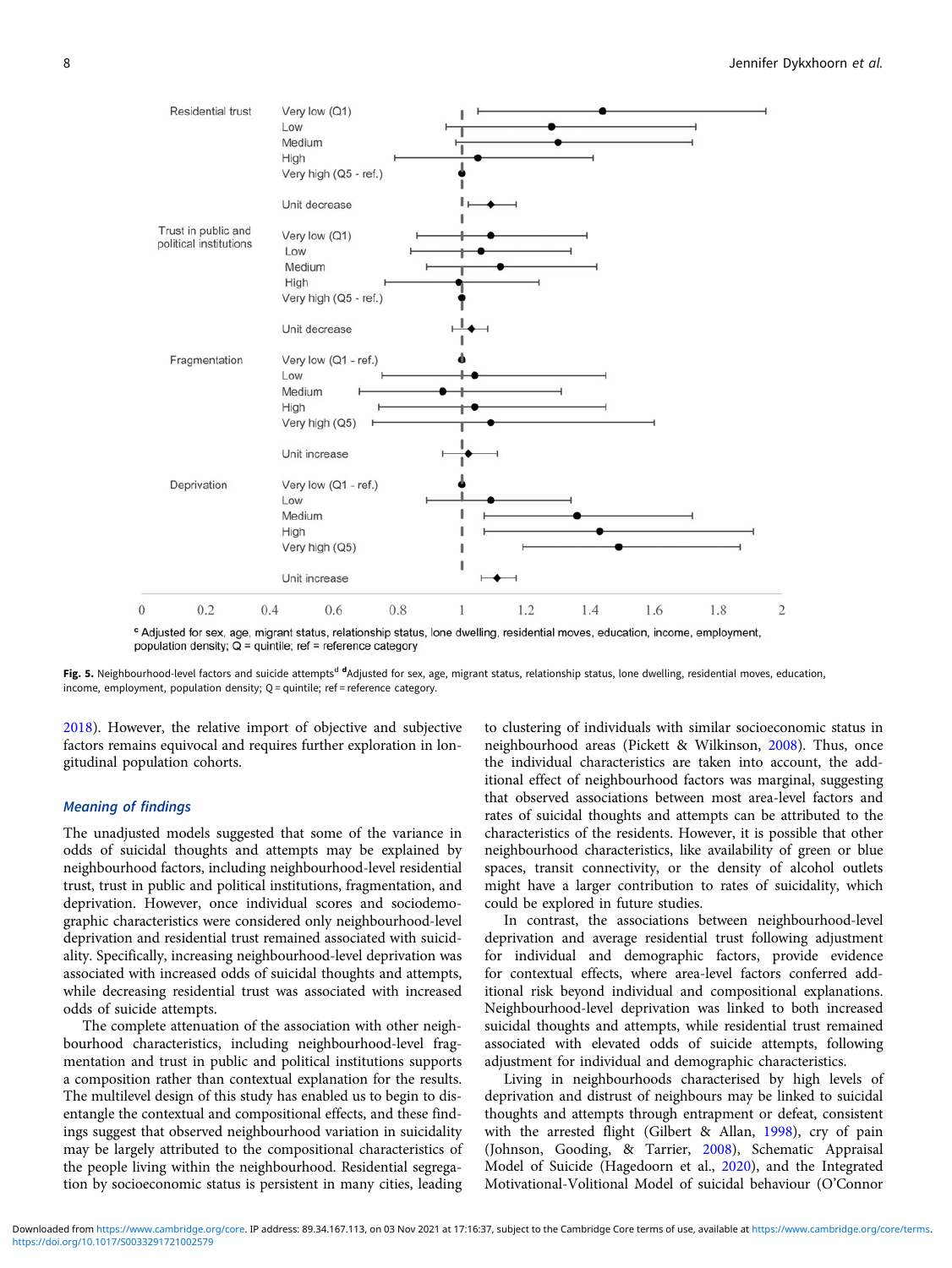<span id="page-8-0"></span>& Kirtley, 2018; O'Connor & Nock, 2014). These models suggest that individuals who feel trapped by external circumstances may exhibit suicidal thoughts as they fail to find a way to escape their problems. Individuals living in deprived neighbourhoods may be more likely to feel trapped and without options for escape (Turney, Kissane, & Edin, [2013\)](#page-9-0).

These results suggest that multifaceted suicide prevention activities which target high-risk individuals clustering within neighbourhoods as well as high-risk neighbourhoods, characterised by high deprivation and distrust could be useful in reducing suicidal thoughts and attempts. Before such public mental health interventions could be implemented, further understanding of the underlying mechanisms which drive the contextual effects are warranted, as is further evidence for effective areabased suicide prevention interventions.

#### Conclusions

Our findings show that while much of the neighbourhood variation in suicidal thoughts and attempts can be attributed to compositional characteristics of the area, neighbourhood-level deprivation and residential trust may confer additional risk. These findings support both compositional and contextual explanations for area-level variation in suicidality. These results suggest that multifaceted suicide prevention programmes which target both high-risk individuals and high-risk neighbourhoods could be beneficial in reducing rates of suicidal thoughts and attempts.

Supplementary material. The supplementary material for this article can be found at [https://doi.org/10.1017/S0033291721002579.](https://doi.org/10.1017/S0033291721002579)

Data. The data used in this study are available from the Stockholm Public Health Cohort. Request to access the data can be made to the Stockholm County through the Steering Committee: [http://folkhalsoguiden.se/halsa](http://folkhalsoguiden.se/halsa-stockholm/halsa-stockholm---for-forskare/)[stockholm/halsa-stockholm---for-forskare/.](http://folkhalsoguiden.se/halsa-stockholm/halsa-stockholm---for-forskare/) Interested researchers can apply to access these data in the same manner as the authors.

Acknowledgements. JD, JH, KA were supported by the NIHR University College London Hospital, Biomedical Research Centre. JH was supported by the Wellcome Trust Clinical Research Career Development Fellowship. ASW received support from the Swedish Research Council for Health, Working Life and Welfare, grant 2017-00173. CD received support from Psychiatry Sweden grant 523-2010-1052. JD received support from the NIHR School for Public Health Research. The views expressed are those of the authors and not necessarily those of NIHR or the Department of Health and Social Care.

Conflict of interest. None.

#### References

- Allardyce, J., Gilmour, H., Atkinson, J., Rapson, T., Bishop, J., & McCreadie, R. G. (2005). Social fragmentation, deprivation and urbanicity: Relation to firstadmission rates for psychoses. British Journal of Psychiatry, 187, 401–406.
- Allen, K., & Goldman-Mellor, S. (2018). Neighborhood characteristics and adolescent suicidal behavior: Evidence from a population-based study. Suicide and Life-Threatening Behavior, 48, 677–689.
- Cairns, J. M., Graham, E., & Bambra, C. (2017). Area-level socioeconomic disadvantage and suicidal behaviour in Europe: A systematic review. Elsevier Ltd Social Science and Medicine, 192, 102–111.
- Congdon, P. (1996). Suicide and parasuicide in London: A small-area study. Urban Studies, 33, 137–158.
- Conrad, R., Walz, F., Geiser, F., Imbierowicz, K., Liedtke, R., & Wegener, I. (2009). Temperament and character personality profile in relation to suicidal ideation and suicide attempts in major depressed patients. Psychiatry Research, 170, 212–217.
- Dupéré, V., Leventhal, T., & Lacourse, E. (2009). Neighborhood poverty and suicidal thoughts and attempts in late adolescence. Psychological Medicine, 39, 1295–1306.
- Durkheim, E. (1897). On suicide (2006th ed.). London; New York: Penguin Books.
- Dykxhoorn, J., Lewis, G., Hollander, A.-C., Kirkbride, J. B., & Dalman, C. (2020). Association of neighbourhood migrant density and risk of nonaffective psychosis: A national, longitudinal cohort study. The Lancet. Psychiatry, 7, 327–336.
- Engström, K., Mattsson, F., Järleborg, A., & Hallqvist, J. (2008). Contextual social capital as a risk factor for poor self-rated health: A multilevel analysis. Social Science and Medicine, 66, 2268–2280.
- Forman-Hoffman, V. L., Glasheen, C., & Ridenour, T. A. (2018). Residential transience and substance use disorder are independently associated with suicidal thoughts, plans, and attempts in a nationally representative sample of U.S. Adults. Suicide and Life-Threatening Behavior, 48, 401–412.
- Gilbert, P., & Allan, S. (1998). The role of defeat and entrapment (arrested flight) in depression: An exploration of an evolutionary view. Psychological Medicine, 28, 585–598.
- Gisle, L., & Van Oyen, H. (2013). Household composition and suicidal behaviour in the adult population of Belgium. Social Psychiatry and Psychiatric Epidemiology, 48, 1115–1124.
- Gunnell, D., Harbord, R., Singleton, N., Jenkins, R., & Lewis, G. (2004). Factors influencing the development and amelioration of suicidal thoughts in the general population: Cohort study. British Journal of Psychiatry, 185, 385–393.
- Hagedoorn, P., Groenewegen, P. P., Roberts, H., & Helbich, M. (2020). Is suicide mortality associated with neighbourhood social fragmentation and deprivation? A Dutch register-based case-control study using individualised neighbourhoods. Journal of Epidemiology and Community Health, 74, 197–202.
- Han, S., & Lee, H. S. (2013). Factors associated with suicidal ideation: The role of context. Oxford Academic Journal of Public Health (United Kingdom), 35, 228–236.
- Johnson, J., Gooding, P., & Tarrier, N. (2008). Suicide risk in schizophrenia: Explanatory models and clinical implications, The Schematic Appraisal Model of Suicide (SAMS). Psychology and Psychotherapy, 81, 55–77.
- Kim, J., & Park, M. J. (2021). Multilevel effect of neighborhood social cohesion and characteristics on suicidal ideation among Korean older adults. Community Mental Health Journal, 57, 522–528.
- Lindstrom, M., & Mohseni, M. (2009). Social capital, political trust and selfreported psychological health: A population-based study. Social Science and Medicine, 68, 436–443.
- Martikainen, P., Mäki, N., & Blomgren, J. (2004). The effects of area and individual social characteristics on suicide risk: A multilevel study of relative contribution and effect modification. European Journal of Population, 20, 323–350.
- Middleton, N., Gunnell, D., Frankel, S., Whitley, E., & Dorling, D. (2003). Urban–rural differences in suicide trends in young adults: England and Wales, 1981–1998. Social Science & Medicine, 57, 1183–1194.
- Middleton, N., Whitley, E., Frankel, S., Dorling, D., Sterne, J., & Gunnell, D. (2004). Suicide risk in small areas in England and Wales, 1991–1993. Social Psychiatry and Psychiatric Epidemiology, 39, 45–52.
- O'Connor, R. C., & Kirtley, O. J. (2018). The integrated motivational-volitional model of suicidal behaviour. Philosophical Transactions of the Royal Society B: Biological Sciences, 373(20170268), 1–10.
- O'Connor, R. C., & Nock, M. K. (2014). The psychology of suicidal behaviour. The Lancet Psychiatry, 1, 73–85.
- O'Farrell, I. B., Corcoran, P., & Perry, I. J. (2016). The area level association between suicide, deprivation, social fragmentation and population density in the Republic of Ireland: A national study. Social Psychiatry and Psychiatric Epidemiology, 51, 839–847.
- O'Reilly, D. O., Rosato, M., Connolly, S., & Cardwell, C. (2008). Area factors and suicide: 5-year follow-up of the northern Ireland population. The British Journal of Psychiatry : The Journal of Mental Science, 192, 106–111.
- Pickett, K. E., & Wilkinson, R. G. (2008). People like us: Ethnic group density effects on health. Ethnicity & Health, 13, 321-334.
- Qin, P., Agerbo, E., & Mortensen, P. B. (2003). Suicide risk in relation to socioeconomic, demographic, psychiatric, and familial factors: A national register-based study of all suicides in Denmark, 1981–1997. The American Journal of Psychiatry, 160, 765–772.